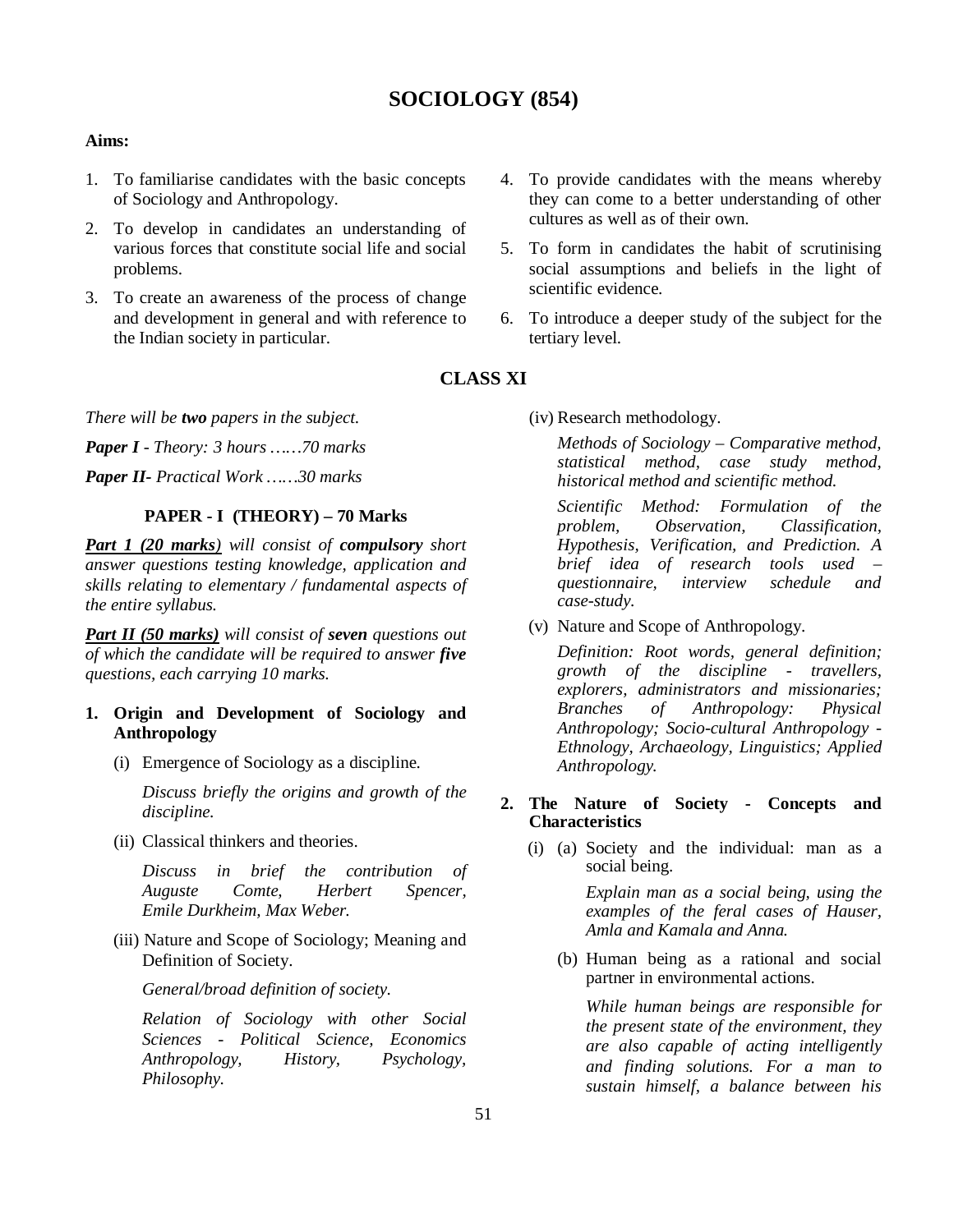*social life/existence and his environment is necessary. The two cannot be isolated. (A general understanding of the above to be provided).*

(ii) Types of Society (Rural and Urban Society).

*Discuss the nature of Rural and Urban Society.*

(iii) Social Groups.

*Community and Association, Primary Groups (in-group), Secondary Groups (out-group) and Reference Groups.*

(iv) Social Processes.

*Co-operation and conflict, folkways and mores, crowd and crowd behaviour.*

# **3. Race, Ethnicity and Culture**

(i) Concept of race.

*Definition, traits and racial types.* 

(ii) Notion and attributes of culture. Indian traditions, customs and culture – past and present.

*Definition; material and non material culture; characteristics of culture.*

*A brief look at some past traditions and customs which reflect a close understanding of material and non material culture e.g. sacred groves, johads, eris [water tanks of South India], farmers crops and growing season in complete harmony with the local environment and seasons, etc.*

(iii) Notion of Ethnicity.

*Definition and features of ethnicity.*

(iv) Relationship between race and culture.

*Causes of prejudice: misinformation, ethnocentrism, economic advantages, political advantages, compensation for frustration. Remedies.*

(v) Examples of ethnic separatism.

*Examples of ethnic separatism, e.g. Jharkhand, Chattisgarh, or any other similar movement.*

- **4. Natural and Social Selection Heredity and Environment**
	- (i) Natural selection and heredity.

*Definition of natural selection and heredity; survival of the fittest, mechanisms of heredity*  *– basic process and terms; genetic changes and acquired characteristics.*

(ii) Social selection and Environment.

*Definition of social selection and environment; types of environment (natural and social); struggle for existence.*

(iii) Interplay of heredity and environment. *Self explanatory.*

# **5. Social Stratification**

(i) Social stratification: the elements.

*Definition of stratification, inequality, difference.*

(ii) The class system: its nature, development, types of classes.

*Discuss briefly the growth and nature of the different classes (lower, middle, upper).*

(iii)The caste system: concept, caste origin, caste and class comparison, its features; caste in modern India.

*Definition. Vertical and horizontal division of society. Characteristics - social, ancient, universal, diverse forms; caste in modern India – reservation, caste and politics; social mobility - brahminisation, sanskritisation and westernization - definitions only.*

# **6. Population and other Social Problems**

(i) Over population, crime, juvenile delinquency, beggary, poverty, unemployment, illiteracy, child labour.

*Inter relationships between the social problems.* 

(ii) Impact of urbanisation on the environment:

Stress on civic amenities; supply of water and electricity, waste disposal, transport, health services, pollution, problems of housing, migrating and floating population, natural resources and their depletion.

*A close look at each of the above, with specific examples from the Indian context.*

(iii) Alleviating the problems.

*Discuss briefly the causes, consequences and solutions for the above social problems.*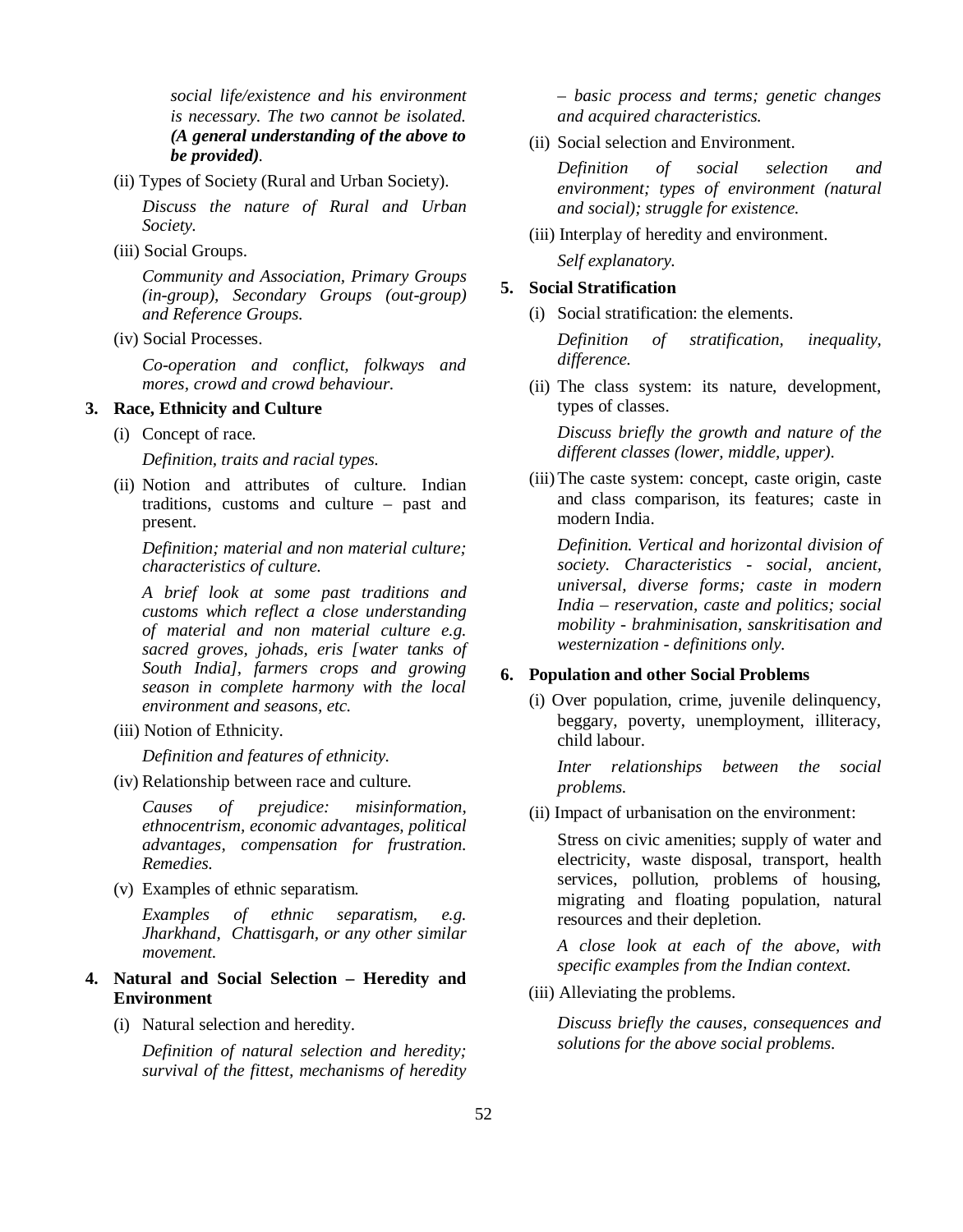# **PAPER II (PRACTICAL WORK) – 30 MARKS**

To do justice to the basic structural principles and theoretical orientation of the discipline, empirical and ethnographic substantiation is essential. In keeping with the significance of doing practical work and gaining a hands-on understanding of various social issues, candidates are expected to undertake **two studies**. Topics for the studies should be chosen from within the overall syllabus, as there is ample scope for diversity.

Candidates will be expected to have completed **two studies** from any chapter covered in Theory. Assessment for each study will be as detailed below:

| Statement of the purpose     | 1 mark  |
|------------------------------|---------|
| Overall format               | 1 mark  |
| Hypothesis                   | 1 mark  |
| Choice of technique          | 1 mark  |
| Detailed procedure           | 4 marks |
| Limitation                   | 1 mark  |
| Conclusion                   | 2 marks |
| Viva-voce based on the study | 4 marks |

Mark allocation **per study** [15 marks]:

#### **List of suggested studies for Practical Work:**

- 1. The problem of Child Labour in India.
- 2. Children and beggary.
- 3. Poverty and Crime.
- 4. The Population explosion and its impact on urban society.
- 5. The policy of reservation in India **or** The backward class movement.
- 6. The significance of the Mandal Commission.
- 7. The rising Middle Class in India.
- 8. The nature of protest in rural India (example Singur).
- 9. Race and examples of Racism (Apartheid/ American Racism).
- 10. The birth of new states in India based on ethnic separatism.
- 11. The changing nature of culture and tradition.
- 12. Cultural fusion and Gen-X.
- 13. The Urban family, the role of Voluntary Associations or The Urban Neighbourhood.
- 14. Rural society in India or The village in India (an example can be taken and elaborated upon), for e.g. Anna Hazare's village Ralegan Siddhi).
- 15. Biographical sketch of one of the thinkers Weber or Comte, etc.
- 16. Slums in the urban neighbourhood.

*The topics that have been outlined for Practical Work are based on the syllabus.*

*The project topics are diverse and at the same time there are common themes running through some of them. As this is so, it is possible to club some topics in terms of the methodology that can be used to carry out the research as has been done below.*

*The nature of the topics that have been chosen can also be separated into two categories. Some topics are theory based and so the methodology will largely be second hand information gathering from already available material, while there are also ethnographic topics for which students can go and do first hand field studies.*

*Some topics combine theory (second hand data) with the empirical (first hand data). It may be interesting if teachers guide students towards doing one study of each kind. This way a student will have some knowledge of both the theoretical as well as ethnographic character of social facts.*

*Guidelines for completing some of the studies for Practical Work are listed below. This may be used as a reference for conducting studies on other listed topics.*

- **1. The problem of Child Labour in India (S. No. 1 -** List of suggested assignments for Practical Work**)**
- **2. Children and Beggary (S. No. 2 -** List of suggested assignments for Practical Work**)**

The methodology and the analysis is the same for the above two topics.

**Aim:** To study the social position of children in India.

**Data**: The data available here is both secondary and empirical.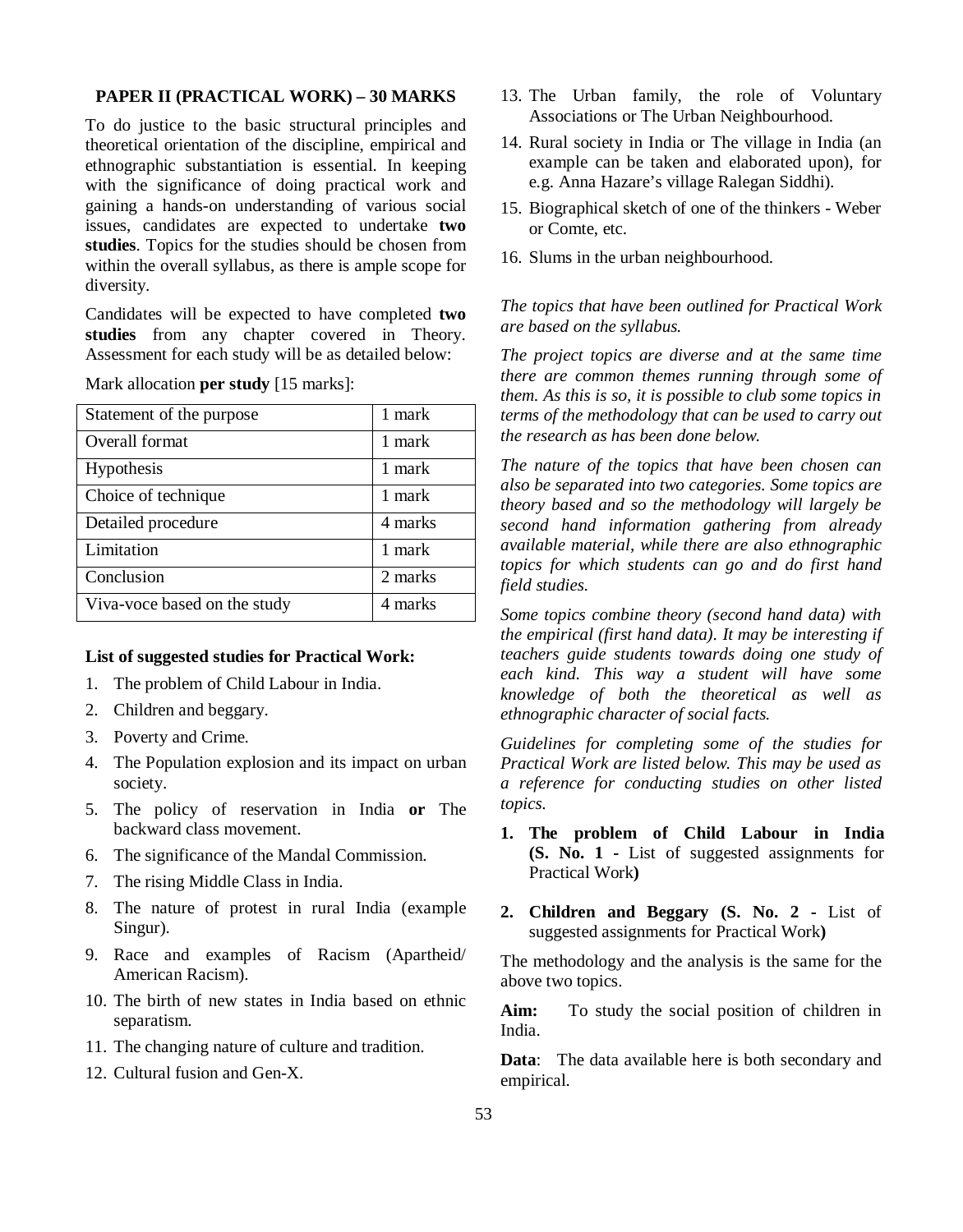**Methodology:** Students should first identify the sample they are going to study. To do this, students must first seek out places where they can find children below the age of 15 years, engaged in doing work. These can be: their neighbourhoods, on way to school or near school, construction sites, roadside eateries, in homes, working in factories /repair shops, on street corner shops, children begging in the streets (or at religious places), at traffic lights, at railway stations, etc.

**Technique:** Students need to identify whom they are going to study and then gather their data

- by observing the daily routine of the child/children and recording this; and
- by creating a questionnaire to interview them for preparing a case history.

The student needs to ask questions about:

- the age (remember many will lie about their age as they know it is illegal to work)
- family background (members in the family /caste/class/ and religion)
- level of education and whether they would like to go to school
- whether they are migrants and why they have migrated
- the economic position of the family and why they work/and who all in the family work
- what they earn
- how they spend their free time
- what would they like to do if they did not have to work
- how aware are they about the government law against child labour
- students can classify the data gathered also in terms of the differences between girls and boys as this will give an idea of gender discrimination existing in the sample.

The data gathered can be supported with a photo essay of the child /children studied and their living conditions/work place, etc.

**Interpretation:** An analysis of the data gathered is important and does not have to be complicated.

Students should be asked to do a critical examination of the data they gather by contrasting what they find from their study with the government laws, which can be found on the Internet.

Students should be asked to look for information on industries where child labour is used.

For example:

- The firecracker industry in Sivakasi,
- Aligarh lock industry,
- Firozabad bangle workers,
- Carpet makers in Benaras,
- Mine workers in Manipur,
- Football makers in UP.

# **This information and the government legislations are easily available on the Internet.**

This will help them understand and analyse the problem they have chosen to study.

They should:

- (i) Examine why children are in these jobs/ positions;
- (ii) Examine failure of the family and so the need for children to work;
- (iii) Examine failure of the government to provide for such families;
- (iv) Examine how these children fail to be educated and whether boys are more educated than girls;
- (v) Examine the role of urban society in creating the need for such child labour (for example the employment of young girls to take care of children in many urban households);
- (vi) Identify how there is gender discrimination in terms of the kind of work boys and girls do;
- (vii) Examine if there is a pattern in the migration, i.e., whether they come from the same region, caste class and religion and how this can be related to the poor conditions of life where they are originally from.

#### **Conclusion**

- Problems faced in data gathering and analyses to be mentioned.
- $-$  In conclusion, compare the situation of these children to their own urban advantaged upbringing and do a critique of the local government as well as a critical self-analysis.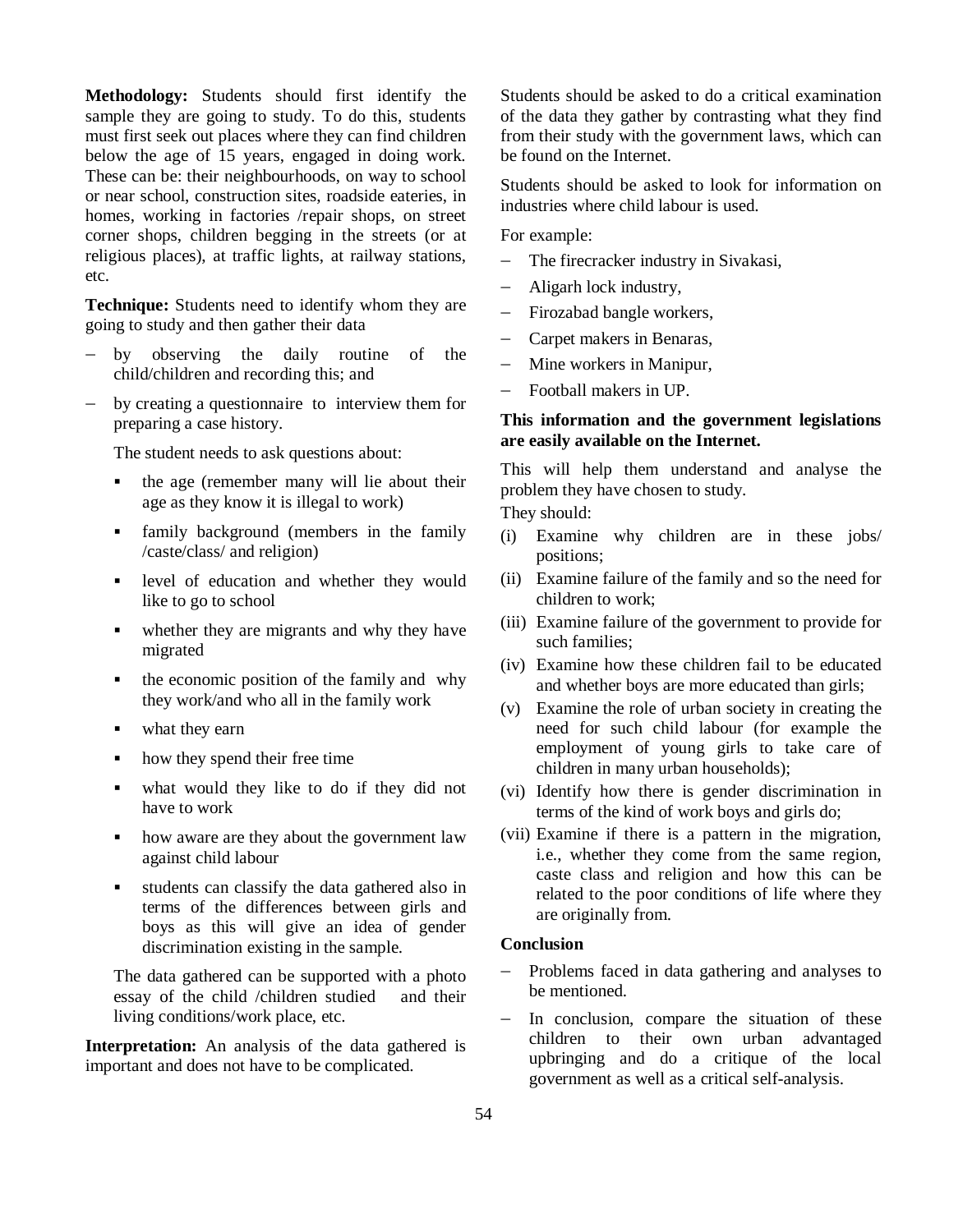**3. The Population Explosion and its Impact on Urban Society (S. No. 4 -** List of suggested assignments for Practical Work**)**

**Aim:** To examine the relationship between urban expansion and the collapse of the urban society.

This collapse is reflected not only in a breakdown of law and order but also in the breakdown of urban infrastructure; and it leads to the growth of slums.

**Data:** Students can study a particular aspect of the collapse of the infrastructure.

For example:

- they can do a case study of the broken down state of the roads,
- collapse of the transport system,
- the non availability of water in their neighbourhoods,
- the power cuts,
- the rise of prices
- growth of the neighbourhood slum

**Technique***: S*tudents will have to gather first hand material from around their neighbourhoods:

- by observing how things have collapsed or changed and record these
- by interviewing residents in the area chosen and ask them their opinion of the changes and what should be done to improve the situation
- by talking to local administrators like a councillor about why things have collapsed

Students can also take two neighbouring areas which seem different and compare the two areas.

**Interpretation:** The data gathered needs to be analysed by examining how:

- (i) Civic agencies have failed to provide basic amenities;
- (ii) Examine how residents feel they can contribute to improving the conditions;
- (iii)They can also study the impact of migration on the urban areas leading to the rise of slums because the population explosion is largely due to migration to the city;
- (iv) Data will show why people migrate to the city;
- (v) An interesting connection between the rural and urban areas can be drawn by looking at slums, and the nature of occupations found there.

**4. The rising Middle Class in India (S. No. 7 -** List of suggested assignments for Practical Work**)**

**Aim:** To study the rise of the middle class and its changing lifestyle, consumption habits and mindset.

**Data**: Students will have to gather data by interviewing middle class family members in their neighbourhood. Students need to interview members of a family from different generations (grandparents /parents and grandchildren/children).

They need to create a questionnaire for this where the kind of questions asked should be:

- About family background (age /religion, etc.).
- Their history in the city (how long they have lived there /where they have come from/why they came, etc.).
- Their past and present occupation.
- Income levels.
- Patterns of expenditure.
- What are the gadgets they use
- The car they drive.
- How they use their leisure time.
- Their opinion on careers for their children.
- Where they go for holidays.
- What are their political leanings

Students should then ask how this is different from the earlier times so that they get a sense of the change in the lifestyle.

**Sociological interpretation**: A major focus of the questions asked would have to be on the changing consumption patterns of the household. This would enable students to analyse not only changes in the consumerism of the class but also understand how mobility is closely related to class.

Students should be asked to read about the changing role of the middle class through India's history in the political arena.

# **5. The birth of New States in India based on Ethnic Separatism (S. No. 10 -** List of suggested assignments for Practical Work**)**

**Aim:** To study the relationship between nation, ethnicity and separatism with the help of examples and to discuss the importance of ethnicity in the formation of identity using the examples.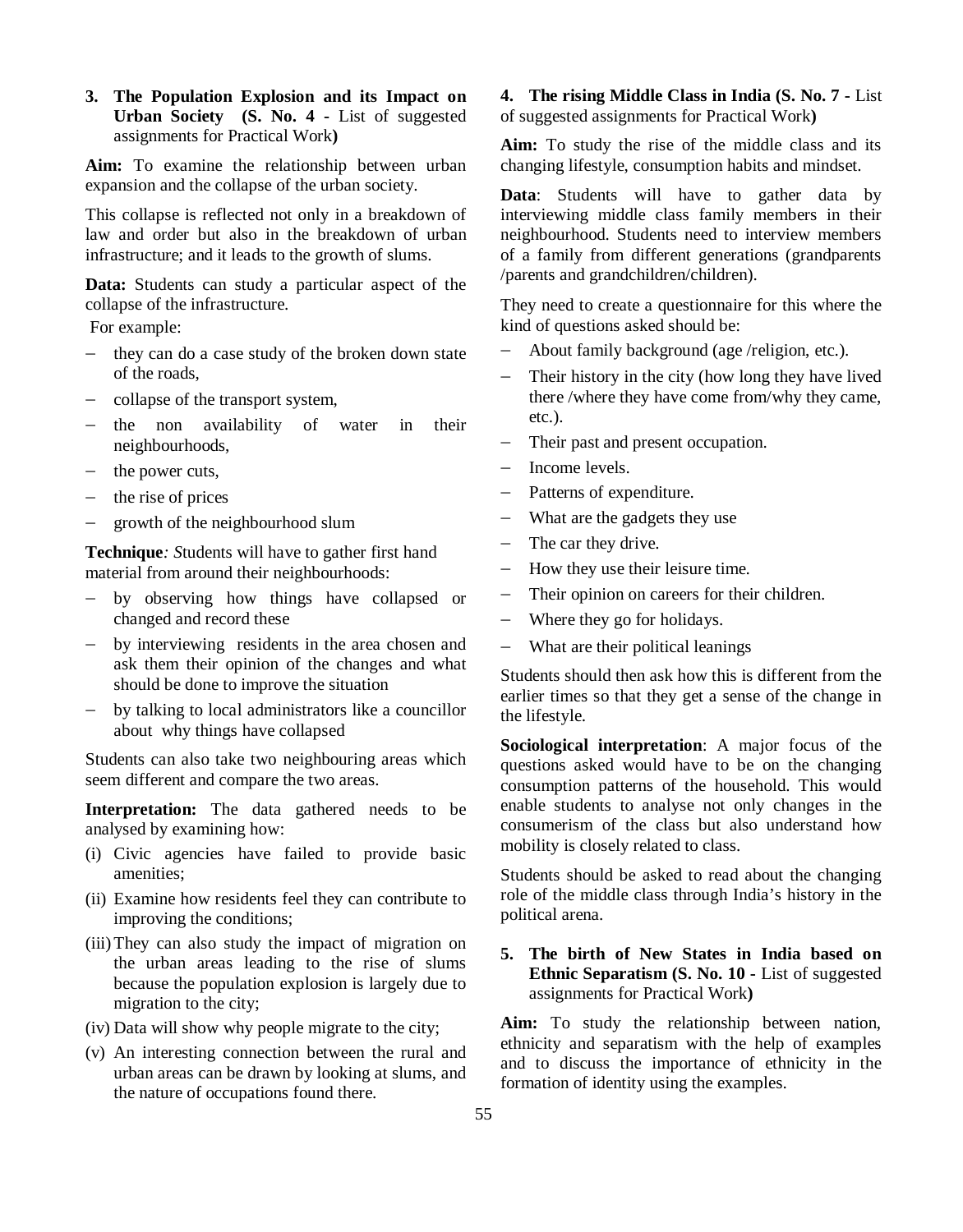**Data:** Secondary sources of information such as news magazines and the internet can be used after a state has been identified for study.

#### **Sociological Interpretation**:

- (i) It is important here to try and make students aware of the contemporary relevance of these issues
- (ii) Students should take the example of a recently formed state in India, such as: Jharkhand, Chattisgarh or the demand for Telangana.
- (iii) They should discuss how the state was formed.
- (iv) They should also analyze the importance of ethnic identity in the demands for separate statehood.
- (v) They should examine how this demand for a separate state can threaten the unity of India. For instance as is being seen in Assam, Kashmir and even Mumbai .
- (vi) They can also examine the history of such separatism by looking at how and why states like Tamil Nadu or Andhra Pradesh were formed.

Finally based on the example they chose, students should attempt to say something about how ethnicity can threaten the idea of a nation because it can be the basis of sub nationalism on one hand and separatism on the other.

**6. Biographical Sketches of one of the Thinkers - Weber, Comte, etc. (S. No. 15 -** List of suggested assignments for Practical Work**)**

**Aim:** To present a simple overview of the thinkers and their primary contribution and see how students are able to apply practically what they have studied in class theoretically.

**Data:** Students must first choose a thinker they like.

Students will have to use secondary sources and what they have learnt in class to gather information. Other secondary source materials available in the library should be used, such as encyclopaedias. Information is also available on the internet.

**Interpretation**: From the available material the student should:

- $P$  Present a brief biographical history of the thinker
- Discuss major theoretical contributions of the thinker
- Take an example to discuss the empirical application of anyone of the theoretical ideas attributed to the thinker.

For example, a student could do a sketch of Durkheim and his study of religion and then take the example of tribal religion to explain the concept of totems and clans. Or Marx's concept of the rise of communism can be discussed with the help of examples.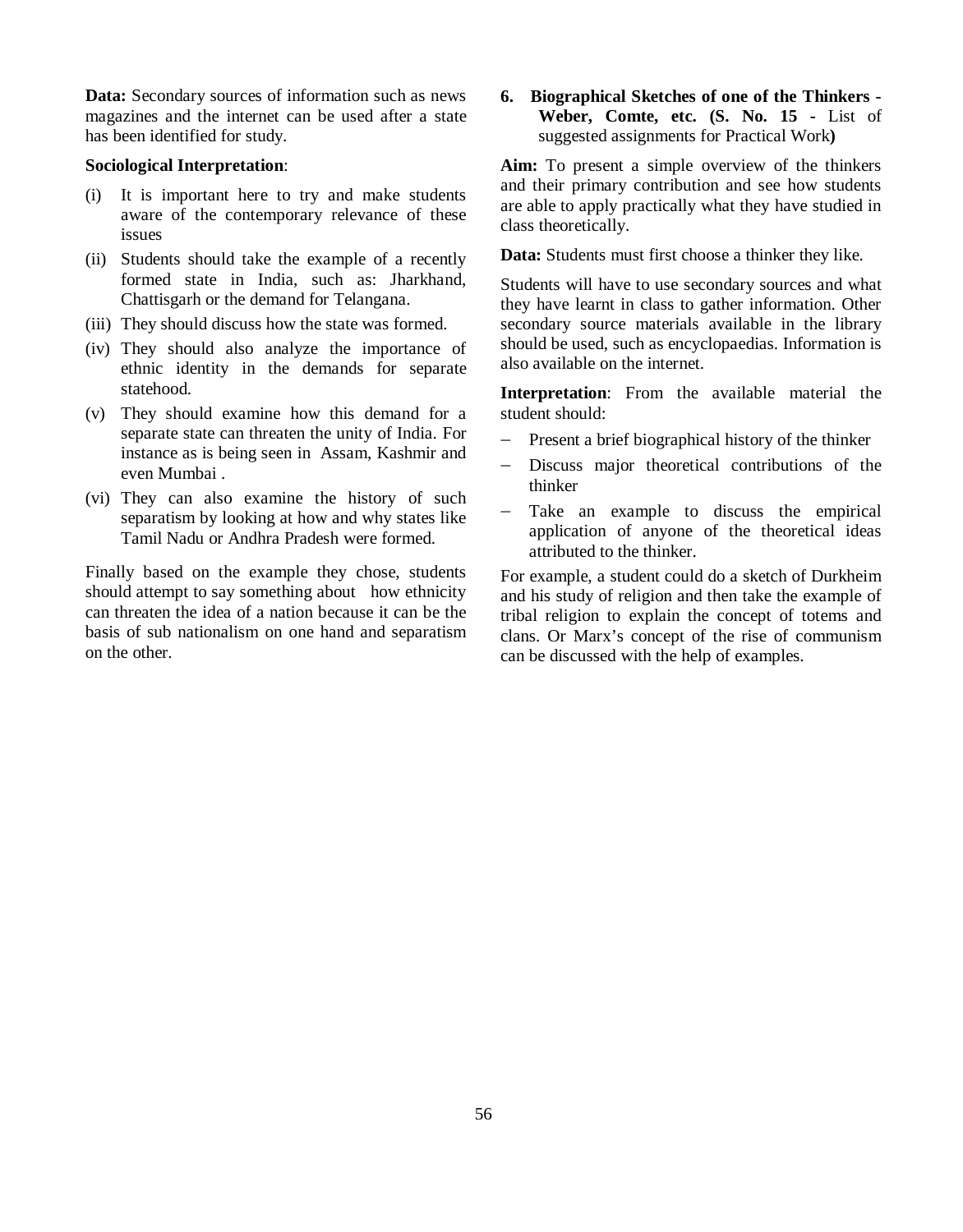# **CLASS XII**

*There will be two papers in the subject. Paper I - Theory: 3 hours ……70 marks Paper II- Practical Work ……30 marks*

# **PAPER - I (THEORY) – 70 Marks**

*Part 1 (20 marks) will consist of compulsory short answer questions testing knowledge, application and skills relating to elementary / fundamental aspects of the entire syllabus.*

*Part II (50 marks) will consist of seven questions out of which the candidate will be required to answer five questions, each carrying 10 marks.*

# **1. Social Institutions**

*Definition of Social Institutions. Types of social institutions: Kinship, Marriage, Family, Religion, Economic organizations, Law and Justice systems.*

# **2. Kinship and Clan**

(i) Types of kinship: consanguineous and affinal kinship. (ii) Degree of kinship, range of kinship descent. (iii) Kinship usages - avoidance, joking relationship, teknonymy, avunculate, amitate, couvades.(iv) Kinship terms - descriptive and classificatory. (v) Residence and descent. (vi) Clan: basic features, phratry, views about formation of phratry, moiety and dual organization, Morgan's claim, Tylor's analogy; clan organisation in Indian tribes.

*Meaning of kinship; types of kinship; degree of kinship (primary, secondary, tertiary), broad range and narrow range; discuss Kinship usages: avoidance, joking relationship, teknonymy, avunculate, amitate, couvade; Also discuss descriptive and classificatory kinship terms, residence* (*matrilocal, patrilocal and avunculocal) and descent: Unilateral (matrilineal and patrilineal), bilateral: lineage, sib, gotra.*

*Clan: basic features, phratry, views about formation of phratry, Moiety and dual organisation; Morgan's claim, Tylor's analogy; clan organisation in Indian tribes.*

## **3. Marriage and Inheritance**

(i) Definitions and functions of marriage.

*Definition of marriage; nature of marriage and its functions.*

(ii) History of human marriage. Ways of acquiring mates: probationary, by capture, by trial, by purchase, by service, by exchange, by mutual consent and elopement, by intrusion, by inheritance of widows.

*History of human marriage: a discussion on how the society has evolved from promiscuous state of marriage to monogamian state of marriage in modern times; examples of promiscuity, polyandry, polygyny and monogamy among certain tribes;* 

 *Views of Morgan on the above to be discussed.*

*Discuss the various ways of acquiring mates: probationary, by capture, by trial, by purchase, by service, by exchange, by mutual consent and elopement, by intrusion, by inheritance of widows.*

(iii) Forms of marriage: exogamy, endogamy, cross cousin, levirate, sororate, polygamy (polyandry and polygyny), monogamy and hypergamy and hypogamy.

*Self explanatory.*

# **4. The Family**

- (i) Origin of family. *Morgan's evolutionary scheme.*
- (ii) Definition and features.

*Definition and features by MacIver.*

(iii) Functions of family.

*Functions of family to be discussed explaining the reasons for its universal existence.* 

(iv) Family as an association.

*An understanding of family as an association.*

(v) Types of Family

*Types of family: primary and extended family, consanguineous and conjugal family, family of origin and procreation, polygyny, polyandry, unilateral and bilateral, matripotestal, patripotestal and*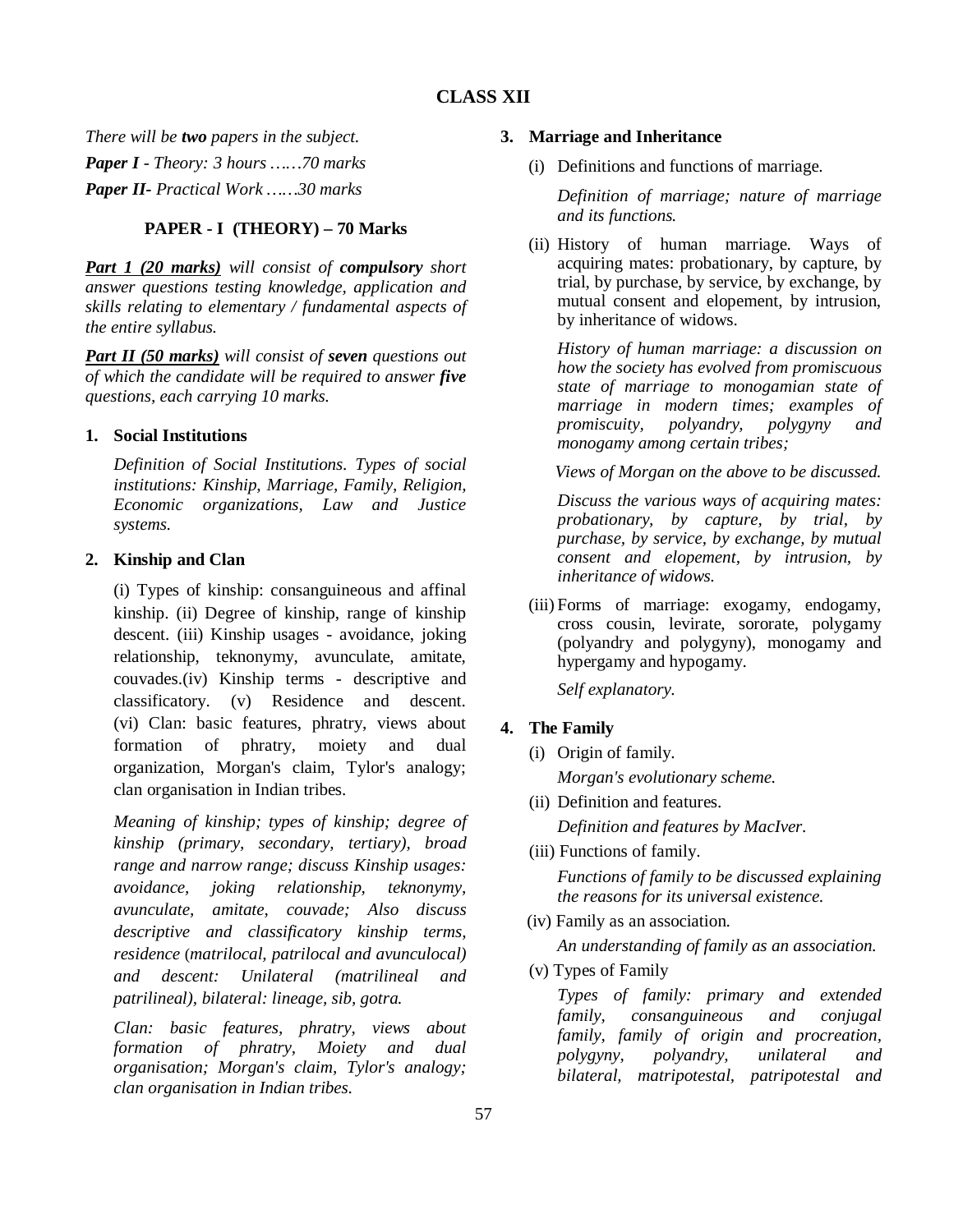*avuncupotestal, matrilineal and patrilineal, matrilocal, patrilocal and avunculocal, matriarchal and patriarchal societies in India, nuclear and joint families.* 

(vi) Changing nature of the family.

*Structural changes, functional changes; Factors responsible for the changes.* 

*Small family norm.*

## **5. Religion, Magic and Morality**

(i) Definition and concepts of magic, religion and science; beliefs, rituals, superstitions, taboo.

*Definition of the above and a basic understanding of each of the above.* 

(ii) Functions and dysfunctions of religion.

*A brief discussion on the positive and negative functions of religion.* 

(iii) Theories of religions: animism, animatism, manaism, bongaism, naturism, totemism, fetishism, functional theories.

*A brief discussion of animism, animatism, manaism, bongaism, naturism, totemism, fetishism;* 

*Functional theories (Malinowski, Radcliff Brown and Durkhiem).*

(iv) World religions - Hinduism, Christianity, Islam, Buddhism, Judaism, Confucianism, Jainism, Sikhism, Zoroastrianism.

*A brief discussion of the basic principles of each religion.* 

(v) Religion, magic and science: Frazer's types of magic, differences and similarities between religion and magic, sorcery and witchcraft, religion and science.

*Discussion on Frazer's Laws on 'Magic' and its types (contagious and homeopathic); white and black magic, sorcery and witchcraft. Differences and similarities between religion and magic, religion and science, magic and science.*

(vi) Morality: notion of morality, relation between religion and morality.

*Definition of morality; moral code, religious code; relationship between religion and morality.*

### **6. Economic Organisation**

(i) Economic activity and its types: preliminary concepts, collective economy, simple transformative economy, early industrialism, modern industrialism.

*Preliminary concepts - utility, wealth, economic and free goods, capital and consumer goods, price, costs, profit. The collecting economy.*

*The simple transformative economies: types, examples in India, exchange of economic goods.*

*Early Industrialism: characteristics, feudal, guild and domestic systems. Modern industrialism: characteristics, effects.*

 (ii) Industry and social change: impact of industry on society, class as an effect of industrialisation, the new class, industry and position of women, urbanisation and modernisation.

*Impact of industry on society (socio-economic impact); impact on women; Class as an effect of industrialization - characteristics of class: individualism, economic and professional values, rationalism, disregard for taboos and prohibitions, the new class;* 

*Urbanization and Modernization - definition only.*

(iii) Economic organisation in tribal India: definition and classification; nature of primitive economies; property in primitive economies.

*Definition of economic organization. Growth of types of economic organizations through prehistoric times. Thurnwald's classification. Classification given by Adam Smith, List, Hildebrand, Grosse, Darryl Forde, Gordon Childe, Herskovitz and Ehrenfels.*

*Nature of primitive economies: dependence on nature. Prevalence of barter and exchange, money not widely used ; absence of profit motive, collective endeavour, low innovation, absence of regular market, manufacture for consumption, absence of specialization, division of labour based on sex.*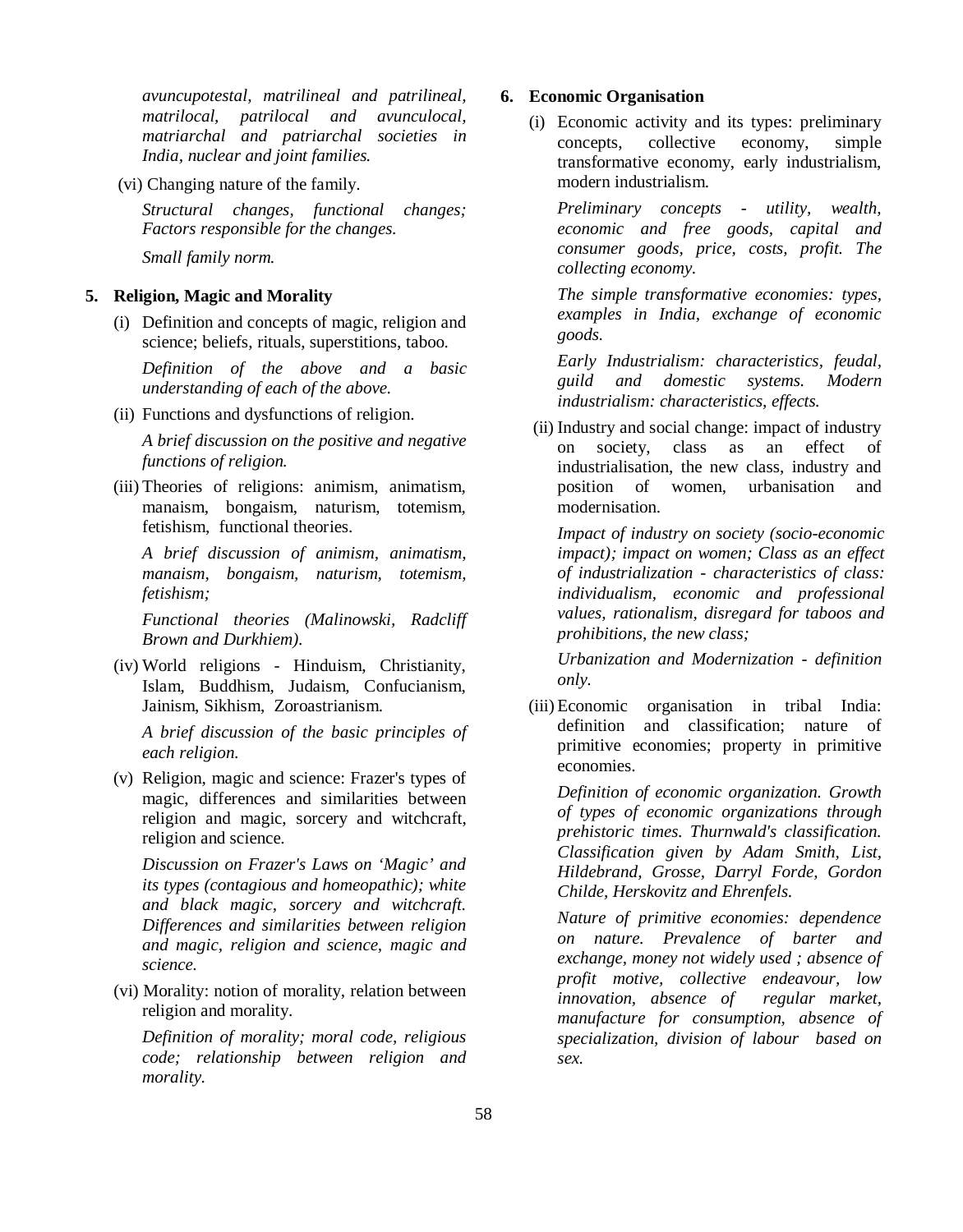*Property in primitive economies: concept of property; individual and collective ownership of property - multiple possessory rights; rules of inheritance.*

(iv) Economies of Indian tribes: food gathering, agriculture, shifting axe cultivation, handicrafts, pastoralism, industrial labour.

*Economies of Indian tribes: (i) Food gathering; (ii) agriculture: shifting axe cultivation (jhum, dahi, koman, penda, podu and bewar), criticism of this type of cultivation, examples of tribes having this practice; (iii) handicraft making; (iv) pastoralism;(v) industrial labour migration of large numbers of Santhal, Kond and Gond to tea gardens in the north east; large resources of coal, iron and steel in Bengal, Bihar and Madhya Pradesh; examples of Santhal, Ho in pick-mining, coal-cutting, the mica and the iron & steel industry.*

*Important factors responsible for changes in tribal economy: education, religious factors, economic factors, technological inventions, standard of health, mode of production, modern culture, role of Media.*

### **7. Women in Society**

(i) Status - theoretical Background - determinants of status.

*Definition of the term 'Status'; the determinants of status (Malinowski and Lowie).*

(ii) Matrilineal Societies.

*The Khasi and the Garo* 

*(A brief reference can be made to the Nairs – not for testing).* 

*Inheritance and residence in matrilineal societies (only for the purpose of discussion and not for testing).*

(iii) Status of Women in Patrilineal Societies.

*Residence and Inheritance in patrilineal societies: Kulinism; examples from the Ho, the Gond, the Tharu, the Khasa, the Nagas and some central Indian tribes.*

(iv) Changing status of Women.

*Changing status of women in -*

*Pre British and British India (social reforms – abolition of Sati and child marriage, widow remarriage).*

*Modern India: A brief discussion on legislation on Abolition of dowry, anti-rape laws, inheritance bill.* 

# *(Discuss empowerment of Women to explain the legislations – not for testing).*

(v) Status of Women - gap between theory and practice.

*Examples of incompatibility between theoretical and actual status.*

# **8. Law and Justice**

Nature of primitive law: origins of law, differences between primitive and modern law, intention, responsibility, evidence, punishment, wergild.

*The above can be explained by using examples such as Kamar, Kharia, Rengma Naga and the Ho. (Examples are only for the purpose of discussion and not for testing).*

*Definition of law - Transformation of custom into law- origins of primitive law; nature of primitive law - difference between primitive and modern law: territory, public opinion, collective cognizance, ethical norms intention, collective responsibility, evidence punishment, improvement, murder for murder, gradation of punishment, wergild.* 

*Why law is obeyed: public opinion and equation of law with ethical norms;* 

#### **9. Social Change and Development**

(i) Defining social change, globalization and development: role of individual and community.

*Definition of Social Change and globalisation; the relationship between globalization, development and social change, (special focus on sustainable development for improving quality of life for the present and future).*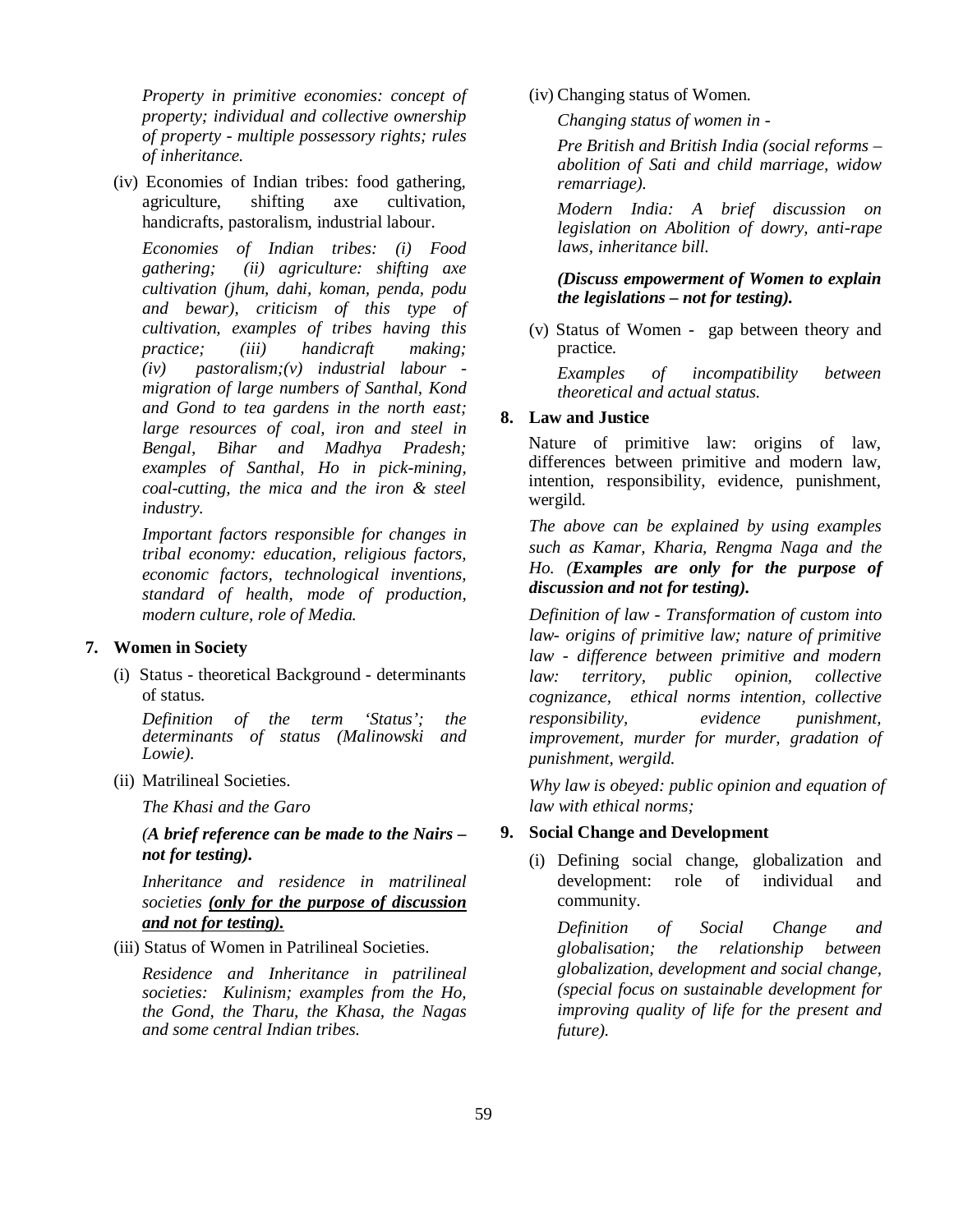(ii) Role of Education. Meaning and functions, role of the teacher in the educational system. *Meaning and functions of education; role of teacher in the educational system.*

*Emphasize the role of education in creating social change.* 

(iii) Role of Mass Media (Print, electronic, audiovisual; positive and negative aspects of mass media).

*Understanding each of the above forms of mass media and their role in creating social change; positive and negative aspects of mass media.*

(iv) Social Movements: Meaning, causes and their role in society.

*Meaning, causes and role of Social Movements in society.*

*A brief history of a tribal movement and its consequences – the Narmada Bachao Andolan.*

*A brief history of a caste movement and its consequences - the Dalit Movement.*

# **10. Tribal India - Past, Present and Future**

(i) Definition of tribe, features and classification (geographical, linguistic (speech families), racial, cultural and economic).

*Self explanatory.*

(ii) Dormitories: dormitories in India - features and activities; origin of dormitories, culture, contacts, educative function.

*Discuss the nature of the dormitory system and its functions in the context of tribal society.*

(iii)Contact with the wider society (assimilation, acculturation and isolation, tribal transformation).

*Definition of assimilation, isolation, acculturation; an understanding of how these process have helped in tribal transformation.*

(iv) Present conditions and problems.

*Economic, political (regionalism and separatism), social and cultural conditions and problems.*

(v) Action by the Government.

*Policies of the Government of India (post independence) for upliftment of the Indian tribes.*

#### **PAPER II (PRACTICAL WORK) – 30 MARKS**

To do justice to the basic structural principles and theoretical orientation of the discipline, empirical and ethnographic substantiation is essential. In keeping with the significance of doing practical work and gaining a hands-on understanding of various social issues, candidates are expected to undertake **two studies**. Topics for the studies should be chosen from within the overall syllabus as there is ample scope for diversity.

Candidates will be expected to have completed **two studies** from any chapter covered in Theory. Assessment for each study will be as detailed below:

# **The practical work will be assessed by the teacher and a Visiting Examiner appointed locally and approved by the Council.**

Mark allocation **per study** [15 marks]:

| Statement of the purpose     | 1 mark  |
|------------------------------|---------|
| Overall format               | 1 mark  |
| Hypothesis                   | 1 mark  |
| Choice of technique          | 1 mark  |
| Detailed procedure           | 4 marks |
| Limitation                   | 1 mark  |
| Conclusion                   | 2 marks |
| Viva-voce based on the study | 4 marks |

#### **List of suggested studies for Practical Work:**

- 1. Different types of kinship systems (patriarchal/matriarchal with examples as the base of discussion).
- 2. A History of Marriage in society.
- 3. Different marriage customs in India (comparisons can also be done).
- 4. Changing nature of the Indian family.
- 5. Religion and Society (focus can be on the biography of a world religion).
- 6. The problem of Communalism in India.
- 7. Traditional economies and the barter system.
- 8. Tribal Economies.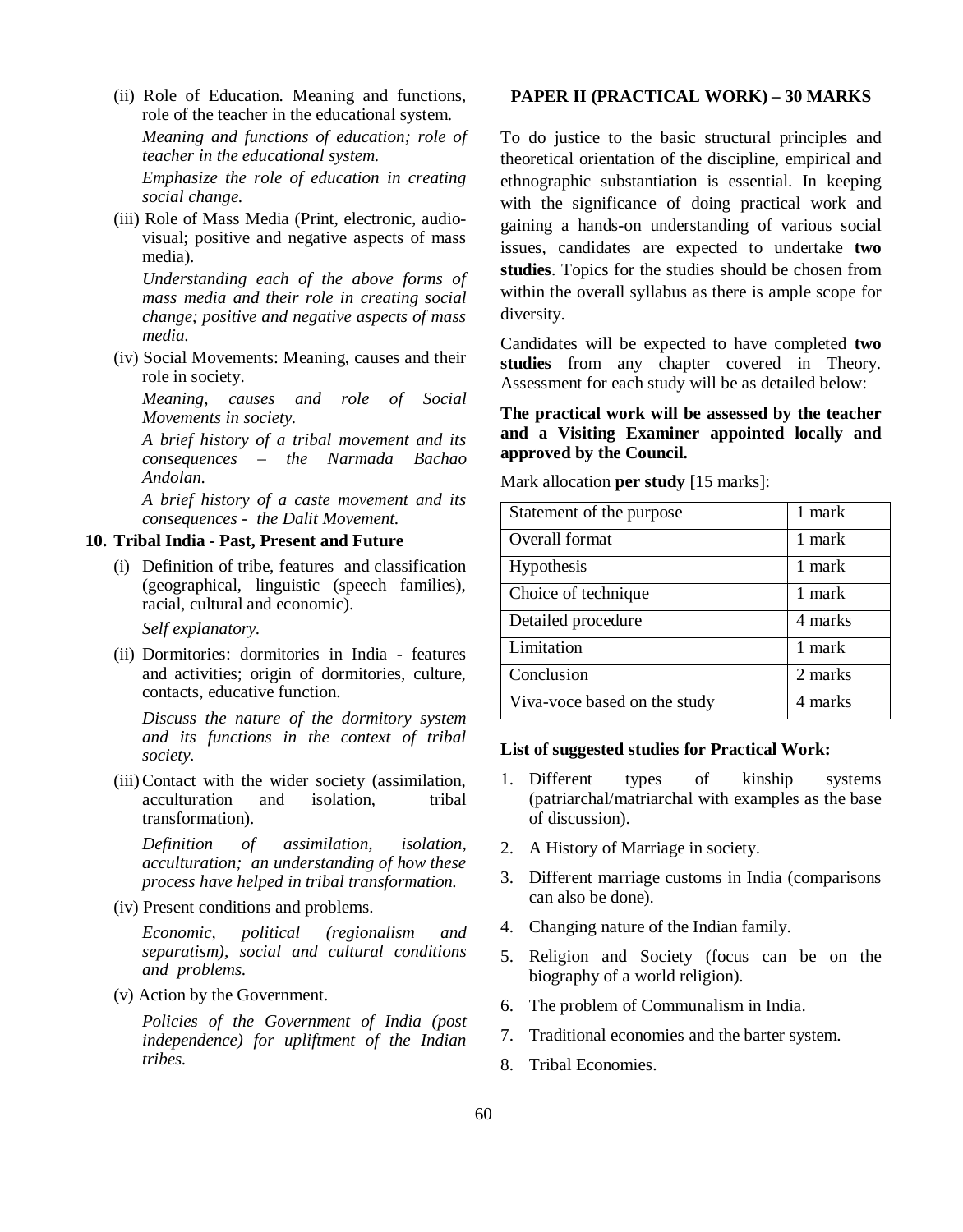- 9. Consumerism and modernization.
- 10. The status of women in traditional society.
- 11. The changing status of women in India.
- 12. Women Leaders.
- 13. The role of Education in creating social change.
- 14. Media and modernization.
- 15. The internet as a substitute for family and school.
- 16. Globalisation and its impact on the individual and society.
- 17. Social Movements (focus on the biography of a movement that is based on the efforts of a caste/tribe/women/religious group / class or connect two aspects - for example, the Narmada Bachao Andolan is a tribal movement and has a woman as its leader in Medha Patkar).
- 18. Role of society in development and environment (public awareness education programme, campaigns, public participation in decisionmaking, e.g.: Chipko Movement, Appiko in Karnataka, Eco-clubs, etc.)
- 19. Study a few noteworthy examples of sustainable development e.g.- Barefoot College in Tilonia, the work of NGOs like DDS in Andhra Pradesh in promoting self-sustenance in rural communities through developing seed banks, cultivation of millets and through promoting microfinance in the Grameen bank model.

*The studies chosen are primarily theoretically oriented and based on concepts learnt in the class. Because these studies are theoretical, the methodology will be different and would be based on secondary data collection and its analysis and interpretation. Broad suggestions about how to approach similar studies are given below:*

#### **1. Changing nature of the Indian family (S. No. 4 -** List of suggested assignments for Practical Work**)**

**Aim:** To study the changing nature of the family in an urban setting.

**Data:** Students need to identify their sample and then gather their data by interviewing members from five families. Members of different generations from each family should be interviewed.

The student needs to collect data with the help of a questionnaire and interviews. The questions can be framed on the following:

- Description of the family structure (members, who does what in the family, the jobs outside, etc.)
- How they see themselves joint or nuclear in terms of family relatives, who all live together, or share a kitchen or pool resources, etc.
- Seeking different family members opinion on whether they feel family life has changed. Nature of changes that have taken places and what have caused the changes.
- $-$  Has the status of the women in the family has changed in the recent past.
- Whether the women in the family work?
- Relationship between the different members of the family.

**Interpretation**: Once students have gathered this information they can analyse whether the family they have interviewed has changed over a period of time.

Students should examine:

- whether the respondents' perception of the nature of the family matches with what the student has learnt in class.
- analyse what are the reasons for change in the nature of the family, if any.

For instance:

- (i) whether migration has caused the family to change
- (ii) occupational changes and shift in residence has caused changes
- (iii) the education and working of the women of the family has created changes
- (iv) failure of the generations to cope with each other has led to changes
- (v) constraint of space has caused the changes

**Conclusion:** Students should also do a minor statistical analysis of:

- the types of families that they are able to identify into nuclear and joint
- make an approximation about what type of family is the trend in their sample .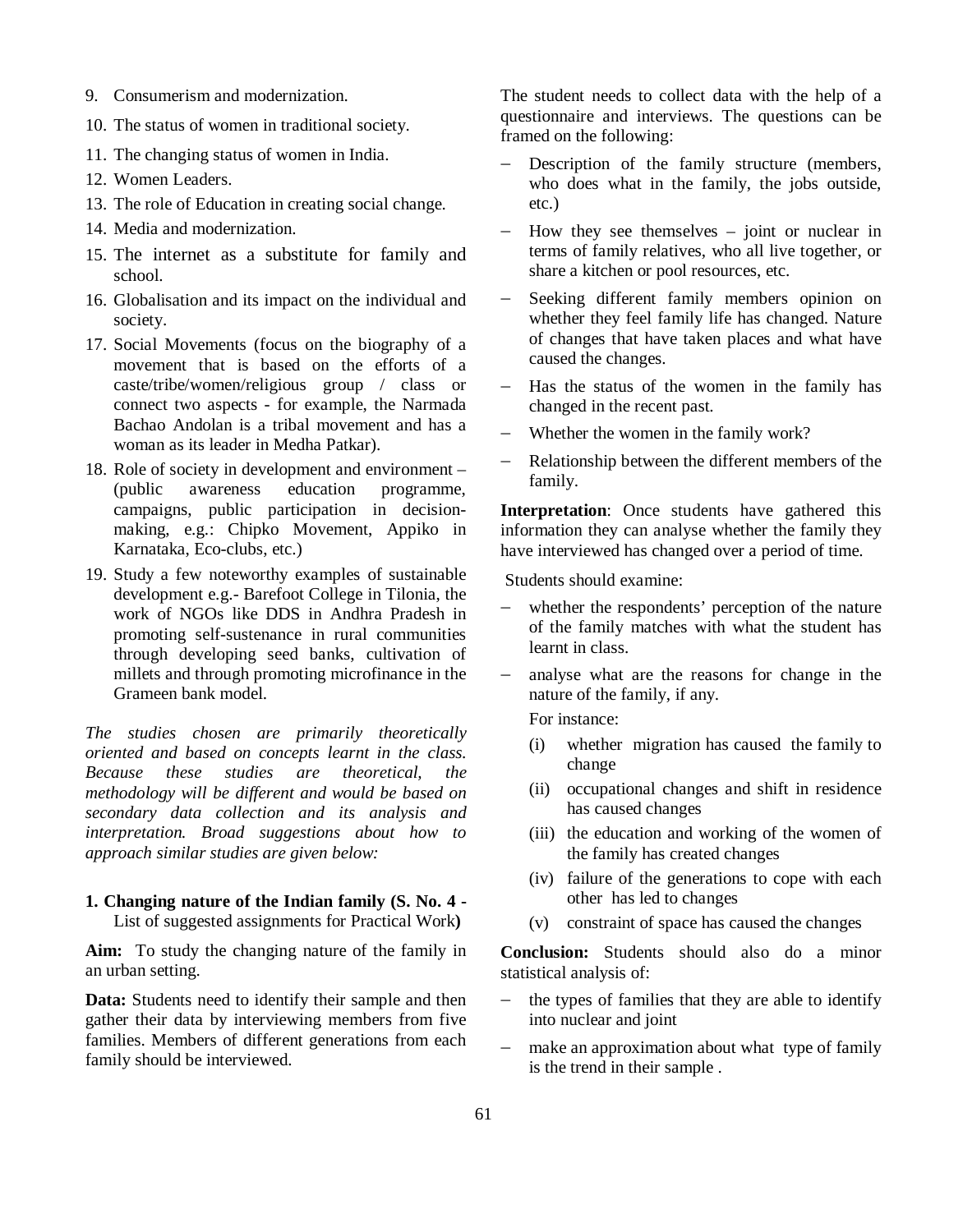- proceed to find out whether there are common factors in their sample that keep a family nuclear or joint.
- **2. Consumerism and Modernization (S. No. 9** List of suggested assignments for Practical Work**)**
- **3. Media and Modernization (S**. **No. 14** List of suggested assignments for Practical Work**)**
- **4. Globalisation and its impact on the Individual and the Society (S. No. 16 -** List of suggested assignments for Practical Work**)**

These three topics are interrelated and yet can be looked at independently.

*(The same aim, methodology and interpretation will apply for the above studies).*

**Aim:** To discuss how the processes of modernization and globalisation have had an impact on society, culture and the individual.

**Data:** Students need to interview members of a family from different generations (grandparents /parents and grandchildren/children) by identifying a sample of families in their neighbourhood who could belong to different economic backgrounds. Data should also be gathered from secondary sources such as the newspaper, internet and magazine articles.

Students need to begin by first discussing the concepts of modernization and globalisation as learnt in class. They should then proceed to gather information on consumerism, media and the changes in a society as a result of the process of globalisation.

Students need to ask these respondents:

- Nature of their life style
- Patterns of expenditure
- $-$  How they use their leisure time
- Students should then ask how this is different from the earlier times so that they get a sense of the change in the lifestyle
- How their daily life has changed with modernization
- What is the nature of the change
- Ask respondents what role the media has played in bringing about change and adaptation
- Ask about the role of the market in influencing consumption
- How their consumption patterns have changed
- $-$  How their thinking has changed and what are their political leanings
- Whether these are positive or negative changes

**Sociological interpretation**: Students need to do a simple analysis of the patterns of change and the reasons for the change.

They should also see if there is a common pattern in the classes of this change.

They should try and compare the changes between classes and understand if factors such as:

- education
- $-$  income
- family background
- $-$  religion etc, play a role in the changing life following modernization and globalisation.
- **5. Internet as a substitute for the Family and School (S. No. 15 - List of suggested assignments)** for Practical Work**)**

*This topic is self-evident and requires a critical analysis of the positive and negative impact of the internet. Given the amount of time the youth spend on the internet, it would be interesting to let the students engage in an auto- biographical critical analysis of the topic.* 

*The analyses could be presented as a debate of ideas, supported by interviews with family members, parents, teachers and peers.*

**6. Social Movements (S. No. 17 -** List of suggested assignments for Practical Work**)**

**Aim**: This topic requires students to discuss what social movements are and the ideology behind them, supported by a case study of a social movement.

**Data:** The data would have to be gathered from secondary sources such as the Internet, magazines and newspaper archives.

Students should choose a particular movement from what they are taught. For instance, they can look at the Dalit Movements, tribal movements, environment movements, the Maoist insurgency, anti-price rise agitations, Chipko/Narmada Bachao, etc. Having done